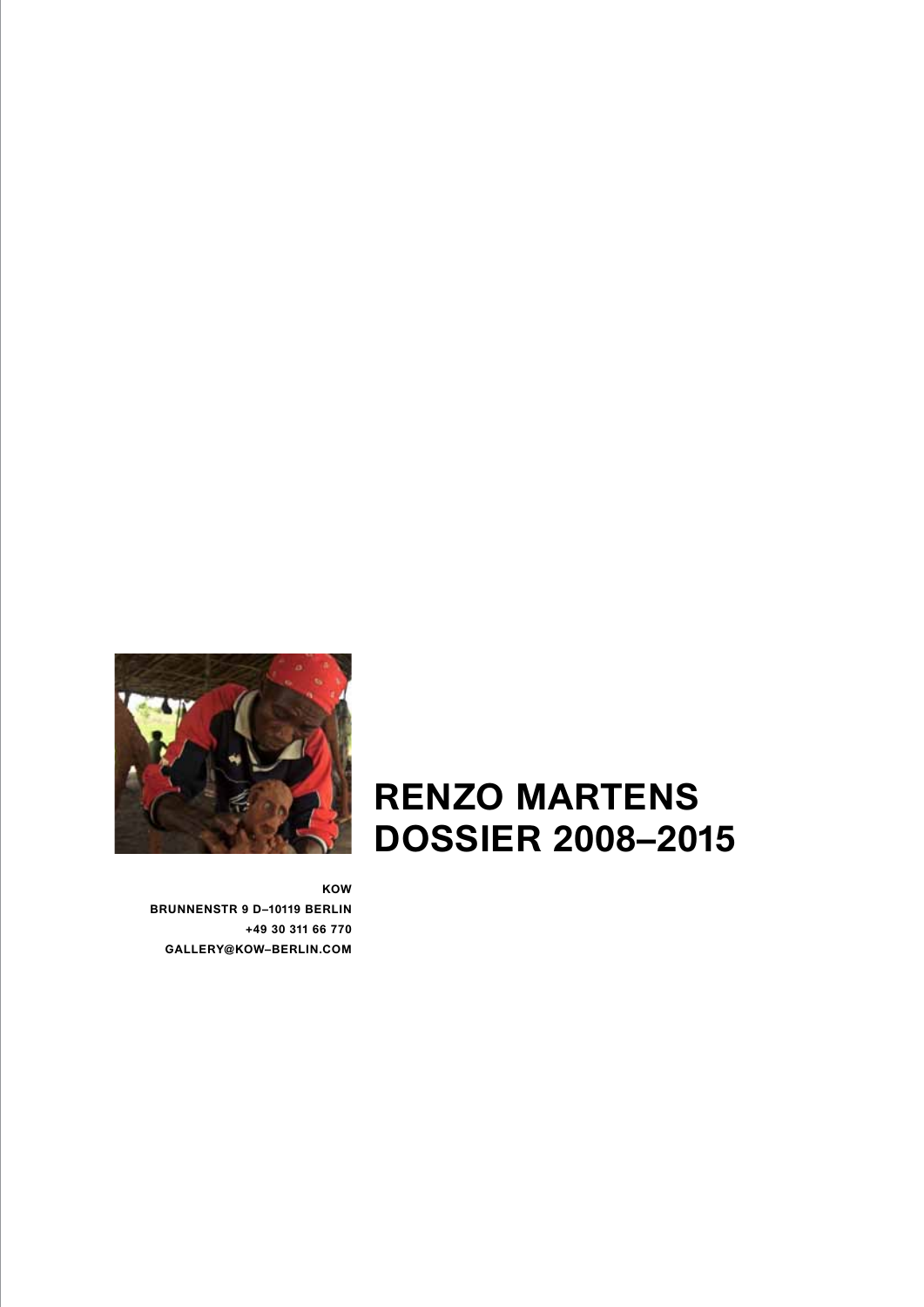





Renzo Martens

Episode I, 2000-2003 SD video, 4:3, color, sound 45 min







*Episode I* is the registration of Renzo Martens' activities in Chechnya. He penetrates the war-zone —alone, illegal and carrying a Hi8 camera- and takes on the role of the single most important actor in war: that of the ubiquitous, yet forever undefined, television viewer for whose attention the battles are being fought. Amidst ruins and bombings, he does not ask refugees, UN employees and rebels how they feel. Those stories are well known, and serve no purpose for those who tell them. Instead, he asks them how they think he feels. The film forms a metaphor for an economy of images, roles and emotions. At the same time, there Martens stands, alone, with his camera, recording. The film is not about some external phenomenon, but about the terms and conditions of its own existence.

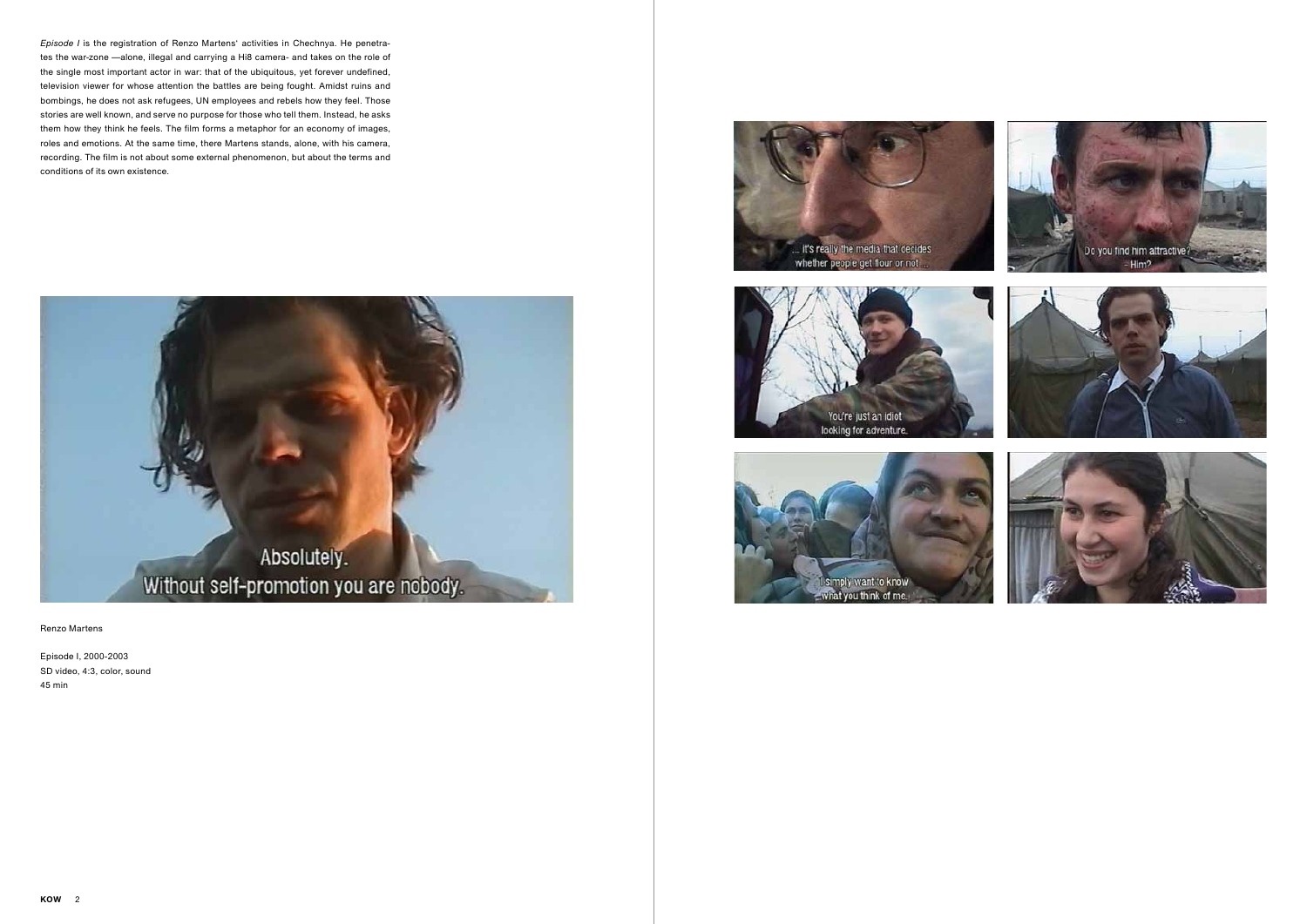







Renzo Martens

Episode III (Enjoy Poverty), 2008 SD video, 16:9, color, sound 90 min







*Episode III*, also known as , Enjoy Poverty', is the 90 minute film registration of Renzo Martens' activities in the Congo. In an epic journey, the film establishes that images of poverty are the Congo's most lucrative export, generating more revenue than traditional exports like gold, diamonds, or cocoa. However, just as with these traditional exports, those that provide the raw material: the poor being filmed, hardly benefit from it at all. Amidst ethnic war and relentless economic exploitation, Martens sets up an emancipation program that aims to teach the poor how to benefit from their biggest resource: poverty. Thus, Congolese photographers are encouraged to move on from development-hindering activities, such as photographing weddings and parties, and to start taking images of war and disaster. With a neon sign, packed in metal crates and carried through the jungle by Martens' porters, the local population is encouraged to capitalize on what the world has given them as their share. It states , Enjoy Poverty.' Hapless plantation workers question it, accept it, dance around it, yet in the end, the whole project seems bound to fail. By enacting its own parameters, the film exposes its complicity in a world obscured by depictions of it.

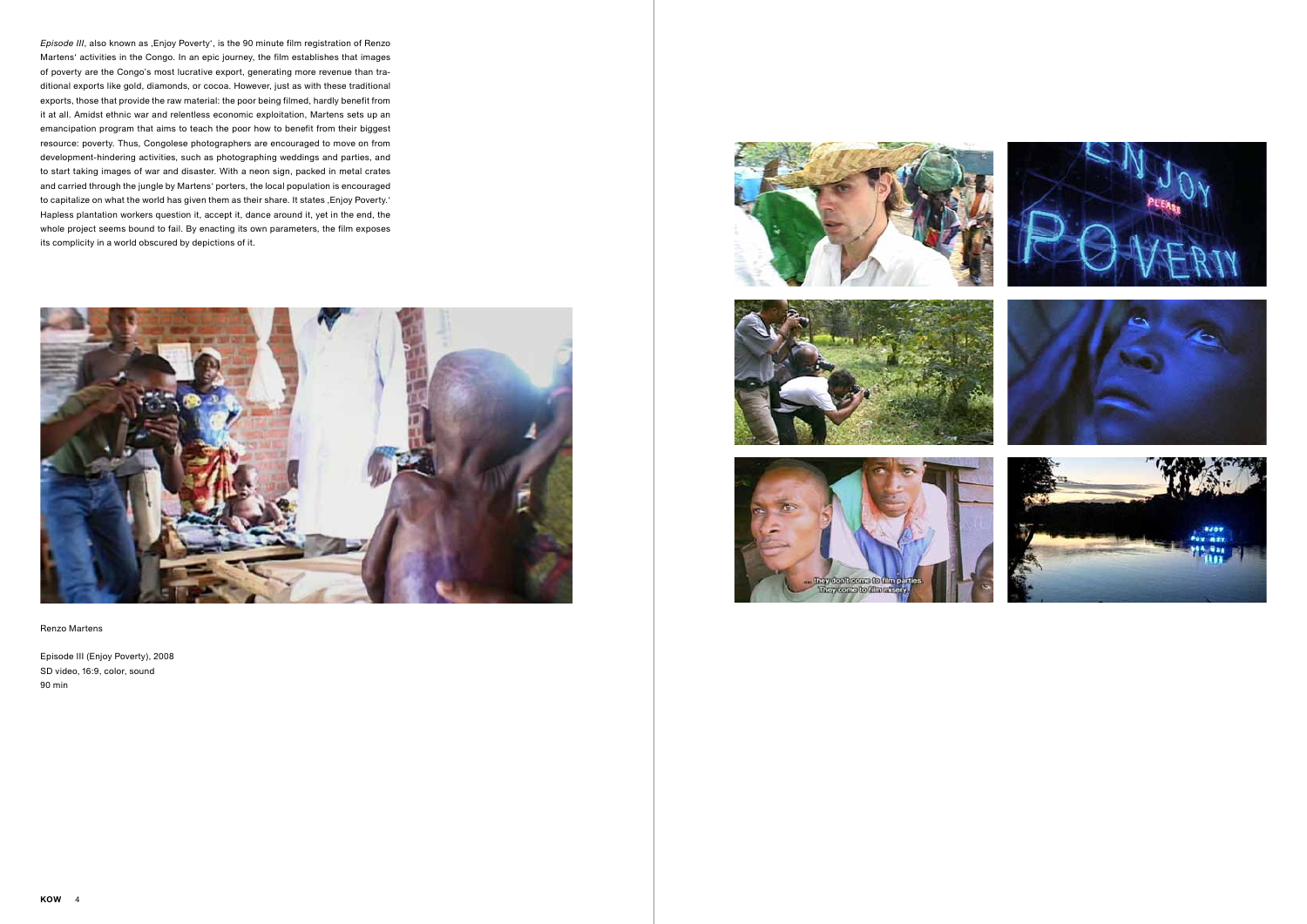Undisclosed location, DR Congo, 2015









Since its premiere *Episode III – Enjoy Poverty* travelled the world and has been shown in a variety of art institutions worldwide. Despite the film's wide reach and critical potential it did not however contribute to any actual material change in Congo. This inspired Martens to found the Institute for Human Activities (IHA) in Congo in 2012.The IHA asserts that even when art critically engages with global inequalities, it ultimately brings beauty, jobs, and opportunity to places like the Lower East Side in New York and Berlin-Mitte. IHA wants to reverse this given and recalibrate art's critical mandate: it will bridge the gap between artistic engagement and the material effects of artistic engagement, so that art can make more profound claims on reality.

Together with the newly founded Cercle d'Art des Travailleurs de Plantations Congolaises (CATPC) chaired bysocial and environmental activist René Ngongo IHA created a research centre on art and global inequality where workshops and lectures are held, exhibitions planned, and the 'Critical Curriculum' is run in order to allow for the former plantation workers to develop an artistic practice that reflects on their live conditions. Plantation workers who cannot live off plantation labour now live off artistic engagement with plantation labour. First sculptures were made out of clay, then digitaly scanned and reproduced by a 3D printer in Amsterdam. Chocolatiers then manufactured Belgian chocolate casts from this secondary prototype. The resulting sculptures are exhibited in various venues of the art world, while the international conference series 'The Matter of Critique' addresses the material conditions of critical art production. Exhibitions in the Congo, publications, and various other local and international activities add to project that aims at creating alternative and sustainable modes of artistic critique and production responding to the current neoliberal paradigm.

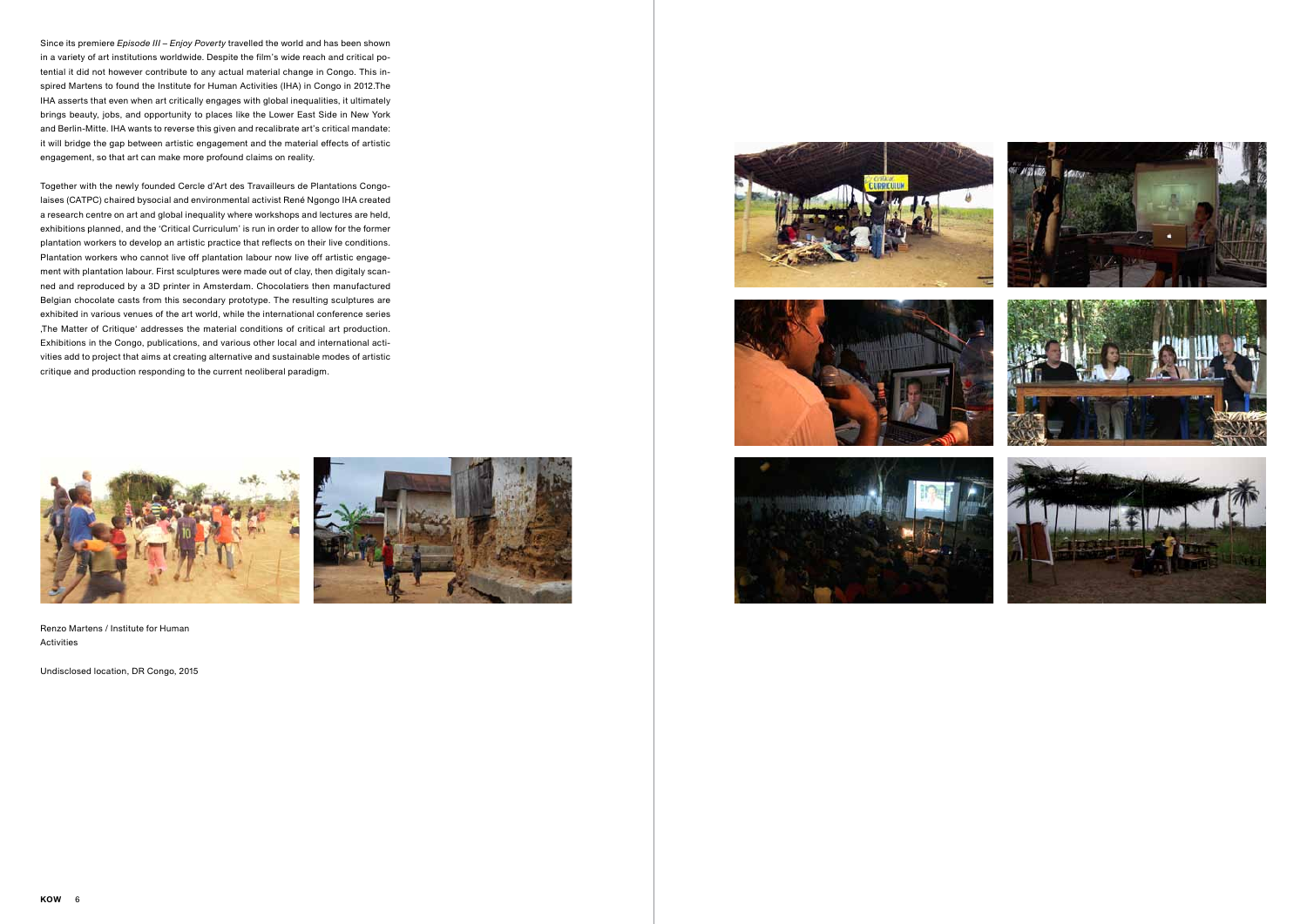**KOW** 8







Renzo Martens / Institute for Human Activities

Thomas Leba Poisonous Miracle, 2015 Chocolate 139 x 57 x 86 cm

Jérémie Mabiala & Djonga Bismar The Art Collector, 2015 Chocolate 120 x 62 x 65 cm

Thomas Leba & Daniel Manenga A Lucky Day, 2015 Chocolate 162 x 56 x 74 cm





The sculptures of the Cercle d'Art des Travailleurs des Plantations Congolaises (CATPC, Congolese Plantation Workers Art League) were created in workshops supervised by Michel Ekeba, Eléonore Hellio, and Mega Mingiedi Tunga. The three artists from Kinshasa shared their technical expertise with the plantation workers technical and, perhaps more importantly, taught them basic concepts of the art of sculpture. The workshop participants jointly selected the loam sculptures to be scanned and then reproduced and displayed in Europe. These statues and busts are made of solid Belgian chocolate. Some of the titles are hard to render in English, and the versions that appear here were translated first from Kikongo into French and then into English. Conversely, the participants in the workshops had to come up with adequate words to match some English and French terms. For example, Mathieu Kasiama, who remembers some virtually forgotten words of Kikongo, used the term "Fiofio"—a person who brings new ideas into the world—to render "concept."



Cercle d'Art des Travailleurs des Plantations Congolaises Workshop, undisclosed location, DR Congo, 2015





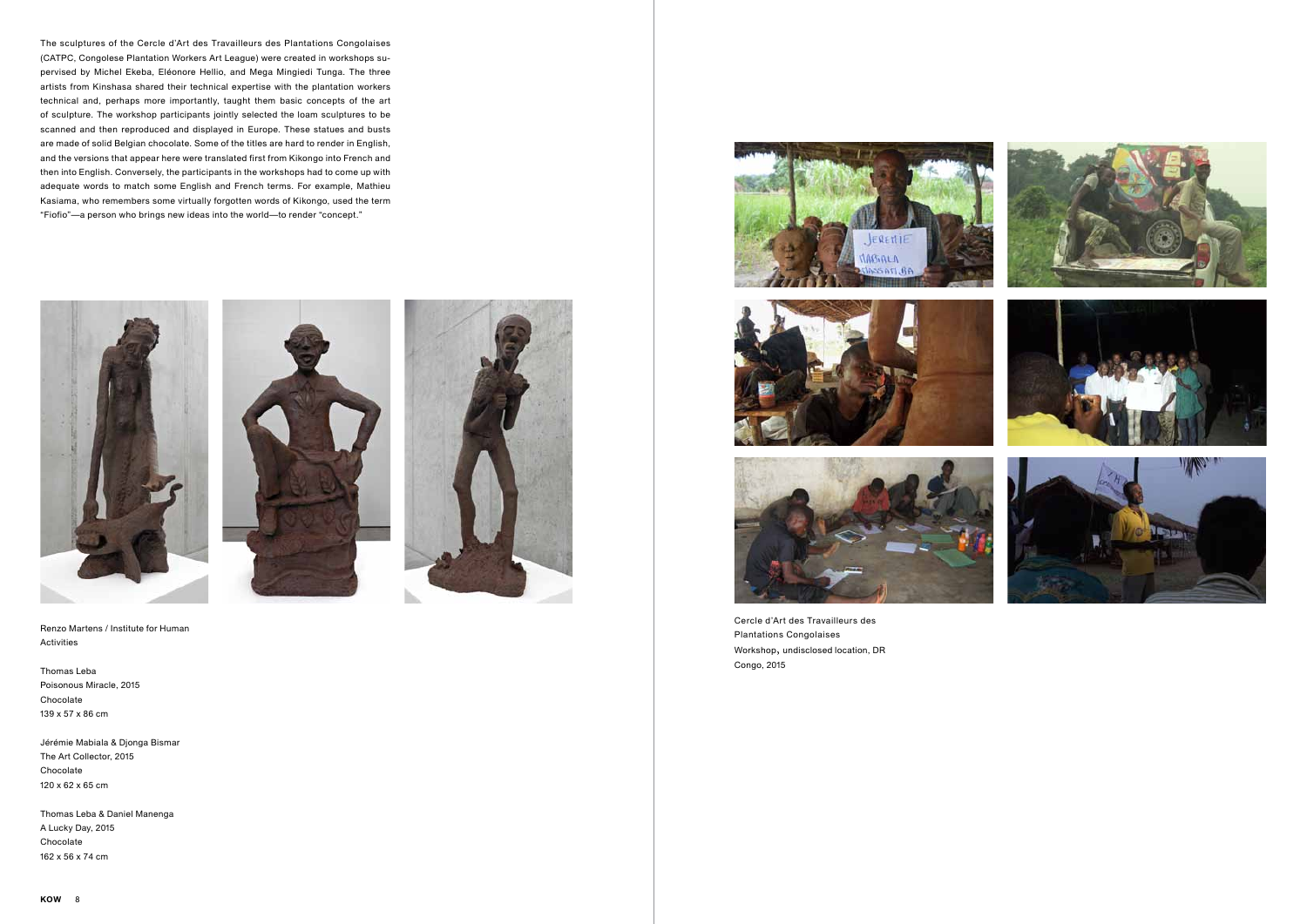





Mubuku Kipala Self Portrait without Clothes, 2014 Chocolate 62 x 90 x 70 cm

Djonga Bismar The Spirit of Palm Oil, 2014 Chocolate 91 x 42,5 x 41 cm







The Plantation Workers Art League collects profits from the sales of their sculptures on the international art market and use them to supplement the artists' incomes and improve the local infrastructure. In addition to the editions offered by galleries, IHA distributes two unlimited multiples for €39.95





Exhibition view KOW, 2015

Djonga Bismar The Visionary, 2015 Chocolate 33 x 26 x 30 cm

Mathieu Kasiama A man is what the head is, 2015 Chocolate 30 x 28 x 32 cm





Renzo Martens / Institute for Human Activities

Mubuku Kipala Self Portrait without Clothes, 2014 Chocolate 62 x 90 x 70 cm

Multiples, unlimited edition

Djonga Bismar Self Portrait, 2014 Chocolate 33 x 31 x 34 cm

Manenga Kibwila Self Portrait, 2014 Chocolate 34 x 35 x 32 cm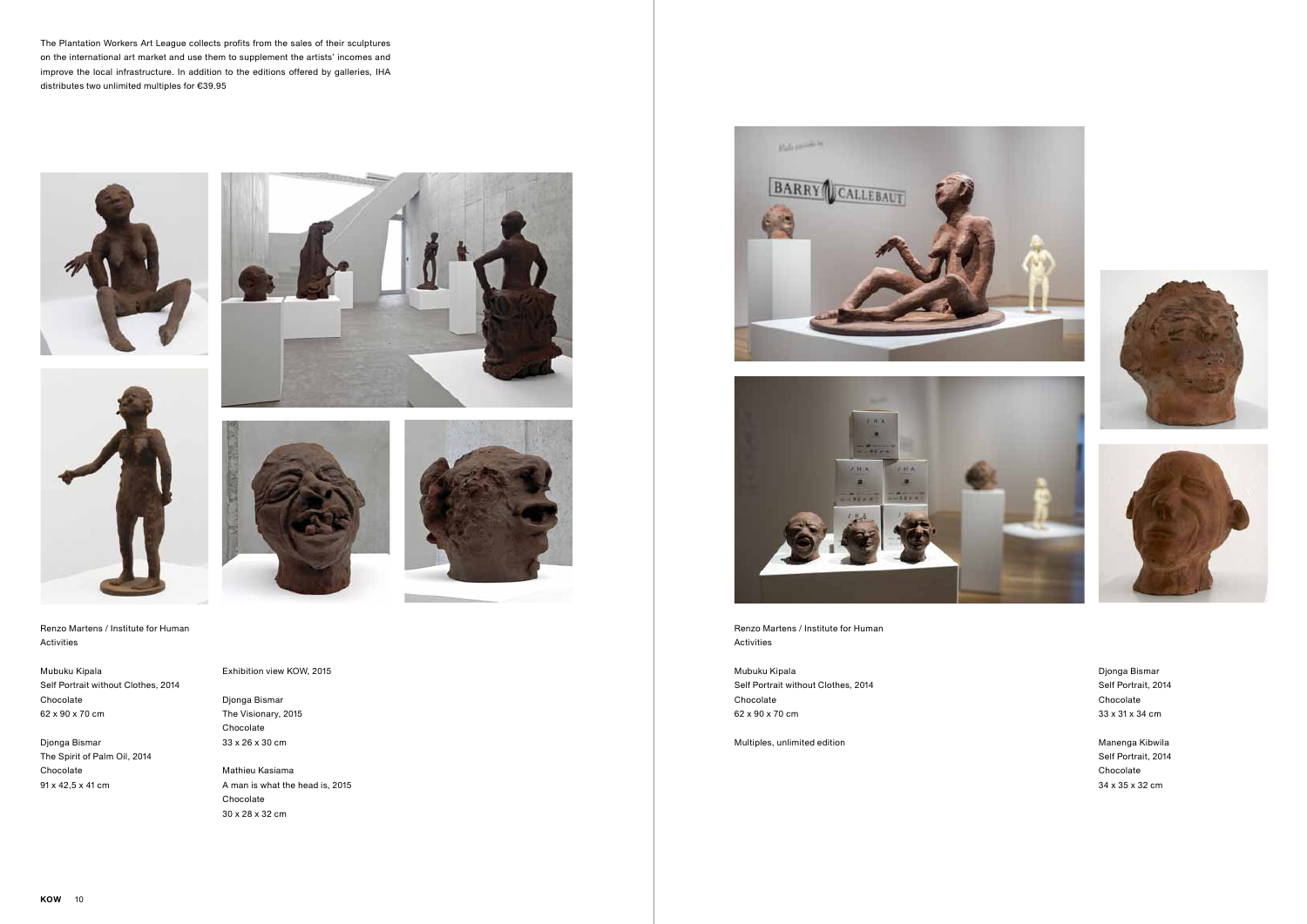

54 KUNSTMARKT | Feuilleton





29. APRIL 2015 **DIE ZEIT** N<sup>o</sup> 18 Selfie deutscher Förderkultur aus. Martens begreift

die Wirtschaft selbst als künstlerisches Medium und betreibt ein wirkliches Geschäft. Statt Kunst übe Missstände in Krisenregionen zu produzieren, bestellt er die Kunst vor Ort. Er öffnet den lukrativen Markt symbolischer Werte für die Rohstoffproduzenten, sodass nicht nur die Mythen des Abendlandes ihren Ausdruck in Kakao finden, Osterhase und Weihnachtsmann, sondern auch Themen wie Armut, Krankheit und Kolonialgeschichte. Dank Künstlern wie Hans Haacke oder Michael Adse werden Kunstwerke daran gemessen, wie sehr sie den Kontext ihrer Entstehung sichtbar machen. Die Schokoladenskulpturen aus dem Kongo sind so kontextspezifisch, wie es irgend geht. Das IHA hat inzwischen flussabwärts ein neue Quartier bezogen, wo mit Lehm aus dem Flussbett die Skulpturen entstanden, die jetzt in Berlin zu sehen sind. Die Originale wurden in 3-D gescann und in Amsterdam, dem weltgrößten Kakaohafen, von Pâtissiers nachgegossen. Der Konzern Barry Callebaut hat die Schokolade dafür kostenlos zur Verfügung gestellt, produziert aus Bohnen, die teils tatsächlich von den örtlichen Plantagen stammen, wie Martens recherchierte. Im vergangenen Winter waren bereits Skulpturen in Cardiff ausgestellt, wo Renzo Martens für den renommierten Kunstpreis Artes Mundi nominiert war. Mit der Galerieausstellung in Berlin und einer weiteren in Amsterdam kommen sie jetzt zum ersten Mal als Ware auf den Kunstmarkt, ein Schokokopf ist schon für 39 Euro zu haben. So führt Martens die Ärmsten der Welt und die Reichen der Welt zusammen, mit nüchternen Mitteln der Ökonomie

The Matter Of Critique KW Institute for Contemporary Art, Berlin, 2015







Conversations, lectures, interviews

Im Kopf nur Schokolade Renzo Martens ist einer der umstrittensten Künstler<br>der Gegenwart: Aus Kunst macht er Entwicklungshilfe,<br>jetzt in Berlin zu besichtigen von кошл нисният



L iegt es an der braunen Farbe, dass dieser Kopf an afrikanische Skulpturen erinnert? Allerdings ist er nicht aus Holz, sondern aus Schokolade und fühlt sich irgendwie falsch an: als wäre dies das Selbstporträt eines Afrikaners als Riesenpraline. Die Berliner Galerie KOW zeigt in den kommenden Tagen, in der mit Abstand ungewöhnlichsten Ausstellung des Gallery Weekend, gleich mehrere Skulpturen des Künstlerbundes kongolesische Plantagenarbeiter. Manche sind bis zu 160 Zenti meter groß, einige kosten bis zu 13 000 Euro, alle sind sie aus Schokolade. Ihre Schöpfer lebten bislang von der Arbeit auf Palmöl- und Kakaoplantagen und konnten mit 20 Dollar Monatslohn kaum ihre Familien über die Runden bringen. Bis der holländische Künstler Renzo Martens kam und ihnen vorrechnete, wie sie das 7000-Fache verdienen könnten: indem sie als Künstler in den globalen Kunstmarkt einsteigen. »Diese Menschen hatten bisher keine Möglichkeit, mit uns zu kommunizieren«,erklärt Martens.»Daseinzige Medium, in dem sie mit uns in Austausch treten, ist Schokolade.» Über kaum einen anderen Künstler lässt sich derzeit so gut streiten wie über Martens. Die einen bewundern ihn für seine Chuzpe, andere nennen ihn einen groben Zyniker. Mal tritt er als Künstler auf, mal als Entwicklungshelfer, mal als Unternehmer. Und sobald man versucht, ihn auf eine Rolle festzulegen, wird man schon hineingezogen in seine Inszenierung, die so grenzenlos und voller Schwindeleffekte ist wie ein Brueghelsches Wimmelbild. Bekannt wurde Martens mit seinem Dokumentarfilm *Enjoy Poverty (Episode 3)* aus dem Jahr 2008, den viele skandalös finden. Darin zeigt er sich selbst wie er – ein Fitzcarraldo mit blauen Augen und Strohhut über zurückgekämmtem Haar – durch den kongolesischen Dschungel zieht, begleitet von Lastenträgern, die schwere Alukisten schleppen. Statt Hilfsgütern enthalten sie Neonbuchstaben, die Martens in kargen Dörfern als Installation aufbaut. *Enjoy Poverty* leuchtet es über den Köpfen der feiernden Bauern. Eine Inszenierung, die auf den ersten Blick menschenverachtend wirkt. Doch Martens spricht in seinem Film auch mit Nachrichtenfotografen, Rebellen, Entwicklungshelfern, Weltbank-Vertretern, und nach und nach stellt sich heraus, dass die letzte Ressource, die den armen Bewohnern des eigentlich rohstoffreichen Landes bleibt, tatsächlich ihreeigene Armut ist. Von dieser Ressource können bislang nur westliche Fotografen gut leben, die mit den immer gleichen Bildern des Leids ihr Geld verdienen. Deshalb schlüpft ANZEIGE



nicht ohne Bigotterie, wenn wir uns politisch engagierte Kunst ansehen. Als hätten Fischer im Nigerdelta etwas davon, wenn wir ihnen in hochaufgelösten Videobildern beim Kampf gegen Ölkonzerne zusehen, mit deren Öl wir anschließend nach Hause fliegen. »Das ist Trompe-l'Œil-Malerei«, sagt Martens. »Die tatsächlichen Effekte unserer Kunst zeigen sich nicht in den Regionen, von denen sie handelt, sondern in Berlin-Mitte oder der Lower East Side, wo Museen und Galerien ein attraktives Klima für Investoren schaffen.«

Man kann es zynisch finden, wenn Martens Kunst auf ihre wirtschaftliche Nebenwirkung reduziert – oder es als satirische Überspitzung gelten lassen, wenn er den Schluss zieht: »Künstler sollten selbst die Kontrolle über die Gentrifizierung übernehmen, die sie produzieren. Parallel zu seiner Galerieausstellung wird Martens in den Räumen der Berliner Kunst-Werke, der Keimzelle der Aufwertung Berlins seit den neunziger Jahren, eine Außenstelle seines Instituts für menschliche Aktivitäten (IHA) eröffnen, das er 2012 auf einer Palmölplantage am Kongo gründete. Von hier kamen einst die Skulpturen des Bembe-Volks in die Museen in Europa und inspirierten Picasso und die Expressionisten – während zugleich die einheimischen Künstler in Missionarsschulen und auf Plantagen geschickt wurden. Bis 2009 gehörte die Plantage der Firma Unilever, heute eine der größten Sponsoren zeitgenössischer Kunst. Geduldet vom Nachfolger, dem Feronia-Konzern, eröffnete Martens ein »Gentrifizierungscamp«, um den so oft beklagten Aufwertungsprozess durch Kunst dort anzustoßen, wo er gebraucht wird. Theoretiker aus Europa hielten Vorträge über Kunst und globale Arbeitsteilung, Künstler aus Kinshasa gaben Workshops. Als Martens miteiner riesi-

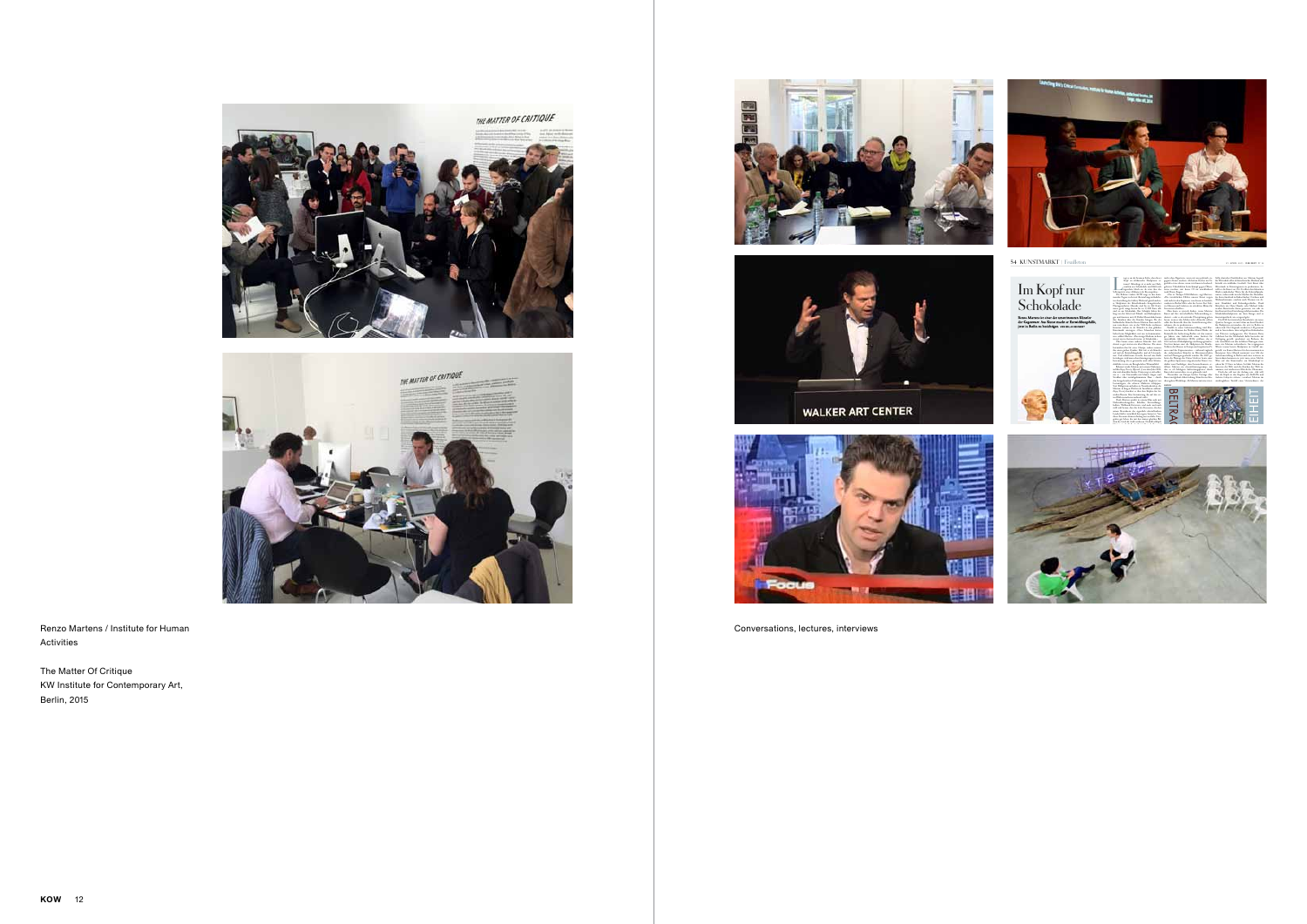Undisclosed location, DR Congo, 2015



In the summer of 2016, the Institute for Human Activities will organize a major art event in the Congolese rainforest: the 1st Lusanga International Exhibition. The exhibition will present prominent international artists that engage with global inequality, the sculptures of the plantation workers, and works of important Congolese artists. Some of them showcased their work in the framework of the Unilever Series in Tate Modern (2000-2012), partly financed through the income from palm oil plantations in Congo, until this point only leading to beauty and prosperity in London – not in Congo. This is a unique moment in history: for the first time, critical art about inequality will not further stimulate gentrification and economic benefit in London, Venice or New York, but inclusive economic growth at one of the poorest places on earth. Instead of chasing away poor local inhabitants, this 'reverse gentrification' will bring improved housing and infrastructure to locals. After 2016 the programme will not stop: IHA, CATPC and the Lusanga International Exhibition form a driving force for further cultural, social, and economic development in Lusanga and the surrounding rural region with 50.000 inhabitants.